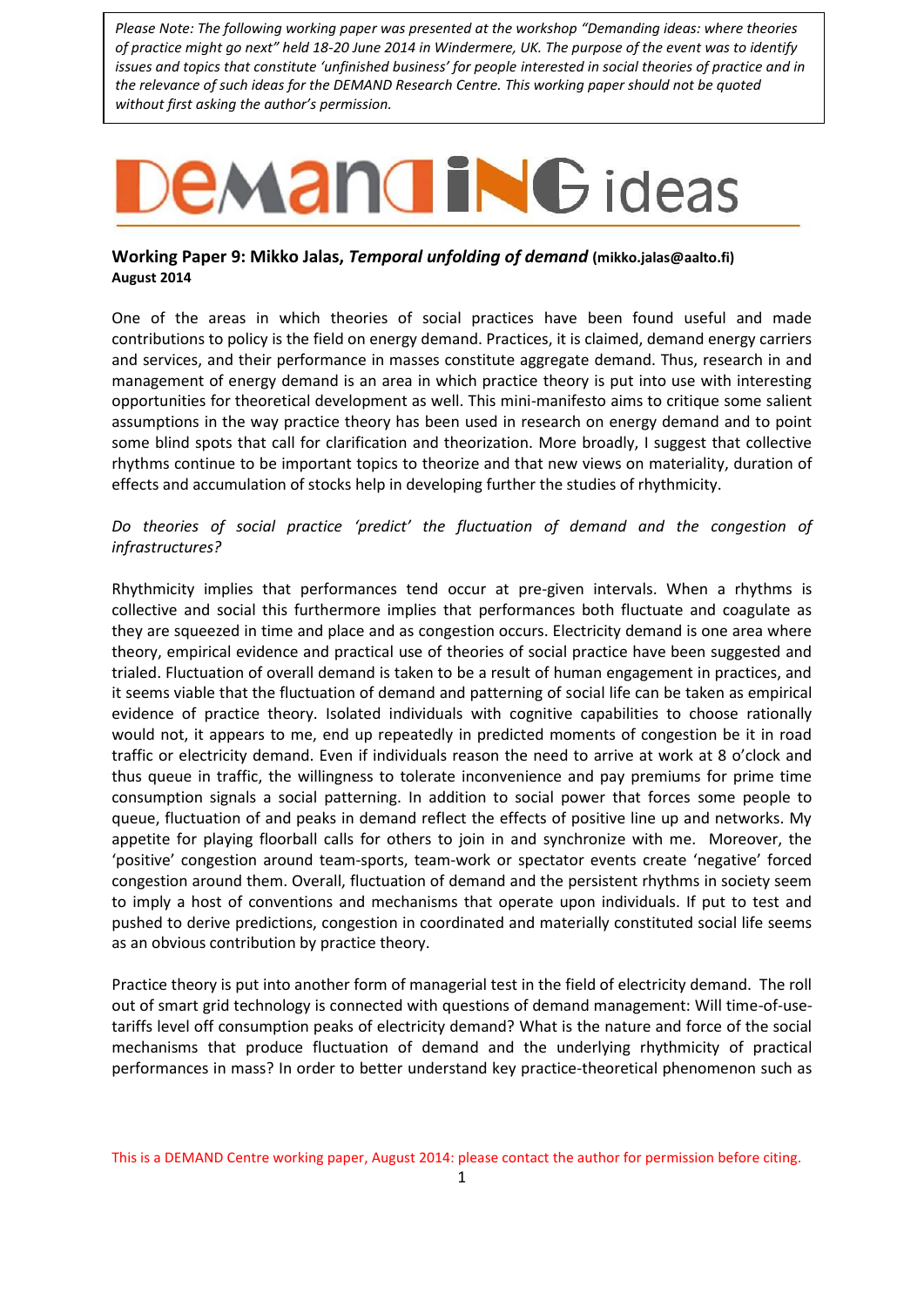collective nature of demand and to prove useful for practical end, I suggest that temporality and rhythmicity continue to be central for advancement of practice theory.

#### *Activities, activity spaces and infrastructures*

Despite vivid representations of fluctuating demand and the parallel claim that this is a question of mass behavior, the notion that 'practices consume energy' needs to be further qualified. It can be argued that the links between energy demand and activity patterns are less direct and rather mediated by technology. For example, as a key element of energy demand, 'buildings consume energy' regardless whether they are occupied as they prepare for and maintain opportunities of engagement for humans. That is, the energy consumption by buildings has effects that endure over time. I suggest that in addition to thinking practices as activities (or verbs), we need to consider the materials of an activity, and that the notions of activity space and infrastructure prove helpful.

If we accept the notions that buildings or cities consume energy, we change from an activity-based register to a spatial register. It is no longer, or not only, practices that consume energy, but the maintenance of buildings and other material conditions of human action as *activity spaces*. Yet, spaces are not attended constantly; they can be on idle or in operation with different effects that depend strongly on the type of spaces. A motored space such as a car, for example, consumes little when not operated and commanded by humans. The distinction between idling and operating city is more difficult to establish. Activity spaces differ at least in terms of how dedicated they are and how strong and instant the influence of an occupant, user or operator is in the space.

Most spaces can host many activities and assemble and bundle them. Majority of the built environment exist in order to support and enable a particular set of activities, and includes designer induced-scripts for human engagement. However, the solidness of the link between space and action varies. Scripts can be multiple and uses of spaces are not confined to scripts. I suggest to use the term *infrastructure* for materially constituted spaces that satisfy both the two criteria: 1) such spaces enable many different activities and thus constitute open-ended activity spaces and 2) are characterized by a loose coupling of between the resources needed to maintain and operate them on the one hand and the level of human engagement on the other hand. Cities and more confined parts of the build environment, for me, appear to function as such infrastructure of practical performances.

To a degree it is arbitrary whether we prefer an material or action oriented ontology in practice theory. Yet, this choice appears important for analytical and practical purposes. In conducting empirical analysis of societal energy flows, I have for example been faced with the question whether domestic space-heating should be allocated to activities that take place at home. Answer might be simple: just observe whether occupancy rates of homes affect energy consumption of homes. However, one can also regard home as an infrastructure that is needed to engage in the full range of activities in one's life. If then 'infrastructures consume energy', we step one step further away from the ideal that practices consume energy in a straight-forward way, and introduce a hierarchy between them. 'Infrastructure' such as 'home' or 'eating' can probably be thought of as practices, but at the same time have enduring effects that last over time and detach infrastructures from the temporal coordinates of social life.

This is a DEMAND Centre working paper, August 2014: please contact the author for permission before citing.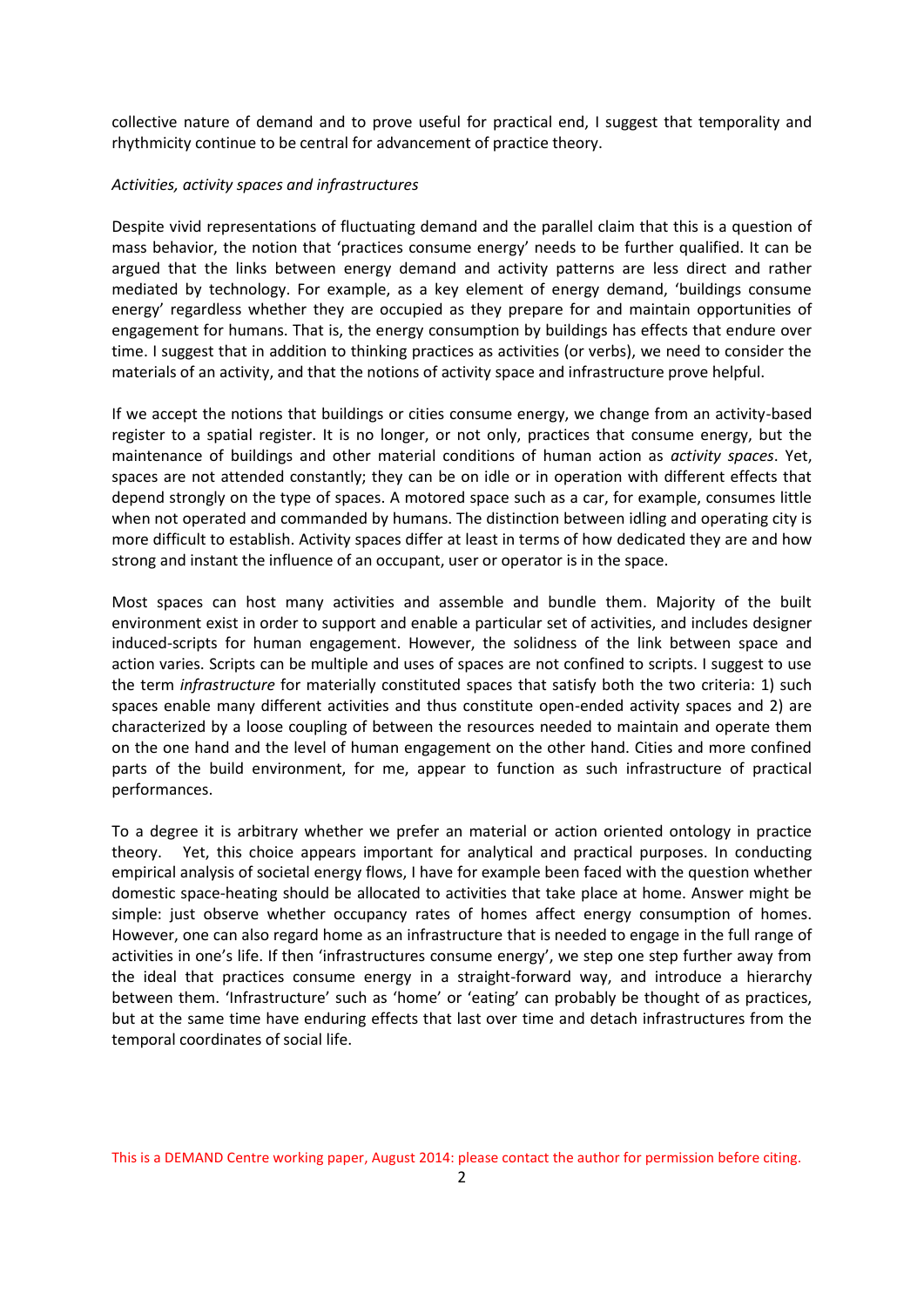To spur further thoughts, I realize I have personally a normative stance towards not allocating all energy consumption to activities. To argue that energy is consumed to maintain and run activityspaces and infrastructures such as homes and cities seems to grant some important freedoms for individual and slack in how global environmental management in brought to bear ever more details of individual lives. However, I realize that effective demand-management may call for more finegrained analysis, and, as a concerned climate citizen, I sit uncomfortably on both of these chairs.

### *Duration and stocks of effects*

Both of the previous pieces of thought of fluctuation of demand and spatiality of practices couple with question of duration of effects and stock that accumulate as outcome of practices. An activityspace that is constructed and maintained to enable particular set of activities is a stock of effects that endures in time. Such a stock may encompass entire infrastructures such as the road network that is on idle and serves its users at request for a long time. Stocks and rates of their consumption can, however, be more tightly coupled. At the other end, stock may be limited to the endurance of the acts of heating a fireplace and enjoying the warmth for couple of hours. Somewhere in between, the stock of firewood may last for two winters and stocks of heating oil or coal cover the need for half-a year. Energy intensive practices such as eating or personal hygiene also have effects endure in time. Hence, the maintenance of the conditions of practices include not only material spaces with suitable or comfortable conditions but also the body. Thought in this way, the body, properly nurtured, cleaned and clothed is an infrastructure of consumption, while it is, at the same time, an object of maintenance. More generally, can one distinguish between productive practices and consumptive practices based on whether stocks appear (locally) to accumulate and replenish or dilute and diminish?

#### *Consumption at the end of supply chains*

My struggles of deciding whether and how to allocate energy consumption to various activities relates to broader questions of supply chains. To say that practices consume energy is to construct chains of causal effects that guide a researcher to allocate the acts energetic conversion (combustion of fossil fuels, conducting electric currents etc.) to performances of practices and the acts of consumption. Yet, the lack of conceptual thinking around the links between and the nesting of different practices, and the resulting ad hoc allocation rules make social modelling of energy demand less applicable and appealing for policy-making. It seems necessary to try to distinguish between general purpose infrastructure and dedicated spaces that can indeed be analyzed as active operations that define these spaces.

Economists appear to have a clear yet a different way to distinguish between production and consumption. The notion of final consumption refers to the acts of private and public final consumption and to consumers who do not produce value, but consume it. Value is delivered to consumers via supply chains, and the acts of final consumption constitute a primary sphere that drives and mobilizes a large set of economic activities and exchanges. Economy and the different systems of production and distribution that are in place, in this ideal construction, resemble infrastructure. Is production the infrastructure of consumption?

Regardless of the validity of such one-way constitution of economic/private relationship, interesting thoughts are at reach. It is in these acts of final consumption that usefulness appears as exchange

This is a DEMAND Centre working paper, August 2014: please contact the author for permission before citing.